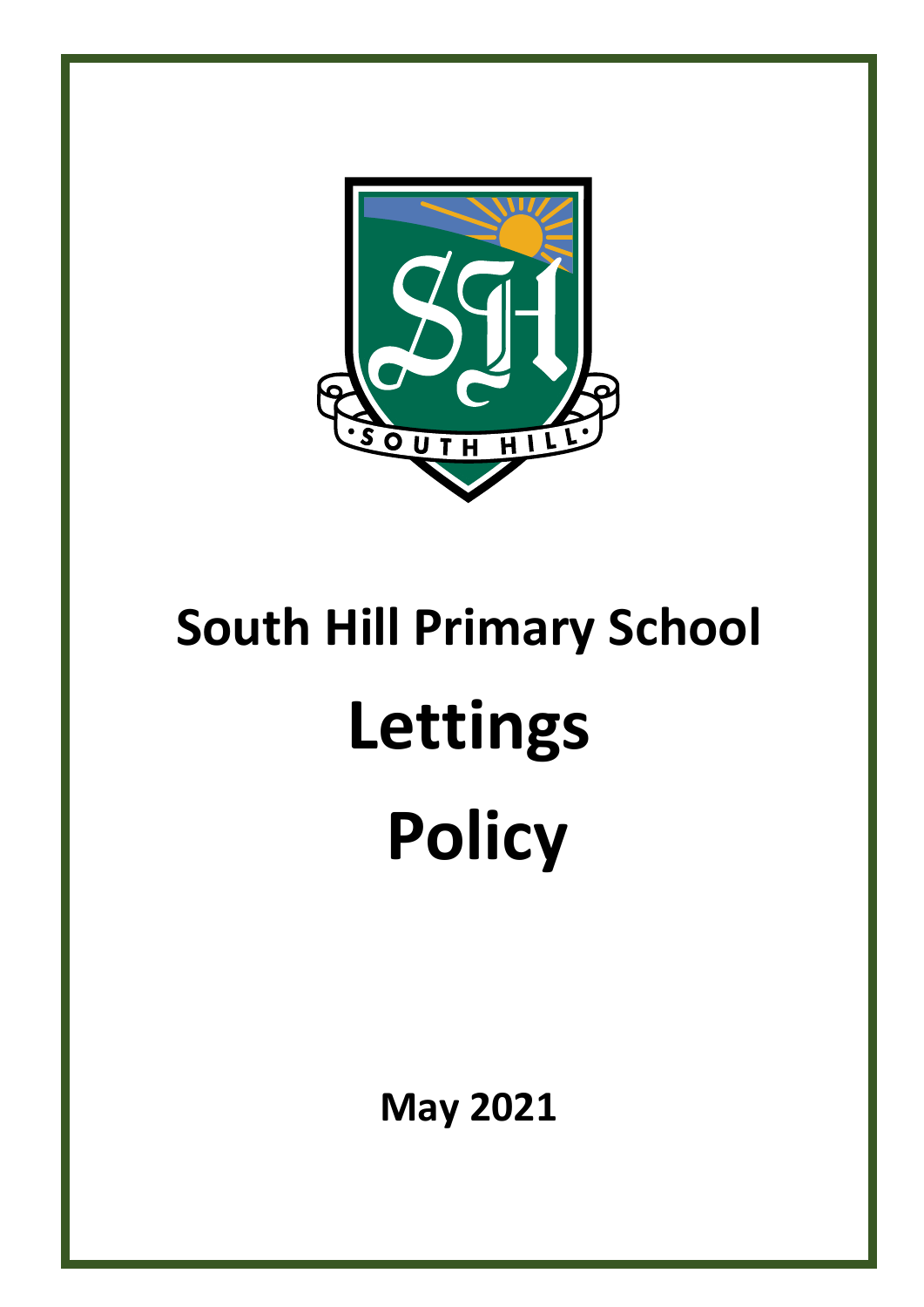It is the policy of the Governors to authorise lettings:

- 1. Of an educational nature for adults and/or children.
- 2. To local community groups and associations.
- 3. For commercial purposes where these do not conflict with the aims of the school and provided that the hirer does not claim that the governing body or Headteacher or staff endorse the products or services being offered.

All lettings must be authorised by the Headteacher and be reported to the Governing Body Resources Committees.

Lettings within school hours will only be considered if it is to the benefit of the education of the school or the families of the school. Such lettings must not disturb or distract from any learning within the school. Failure to do so, will result in a termination of the letting.

All lettings must be dated and a maximum letting of **52 weeks** can be agreed at one time. Lettings can occur on an hourly, daily, weekly basis.

If there is a holiday letting, the security and insurance of the buildings must be considered. Alarms must be set at the end of each letting. The turning off and setting the alarms may be designated to the hirer. If this is the case, failure to set the alarm at the end of the letting will result in a termination of the lettings in the holidays.

All lettings must end by 10pm Sunday – Thursday and 11.30pm Friday and Saturday. However, special extensions to this time may occur with the authorisation of the Headteacher and governors; a separate application would need to be completed for this purpose.

The Governing Body recognises its responsibility to make the school available for electoral purposes if required to do so by the Returning Officer.

The Governing Body recognises its responsibility to ensure that public funds provided for the education of pupils are not used to subsidise lettings: these will be charged at rates that cover all costs including wear and tear, and provided a modest profit margin for lettings in categories 1 and 2 above and a greater margin for category 3.

#### **Responsibility for policy, charges, authorisation and administration of lettings**

The Governing Body is responsible for keeping the Lettings Policy under review and for recommending any changes to the full governing body for decisionmaking.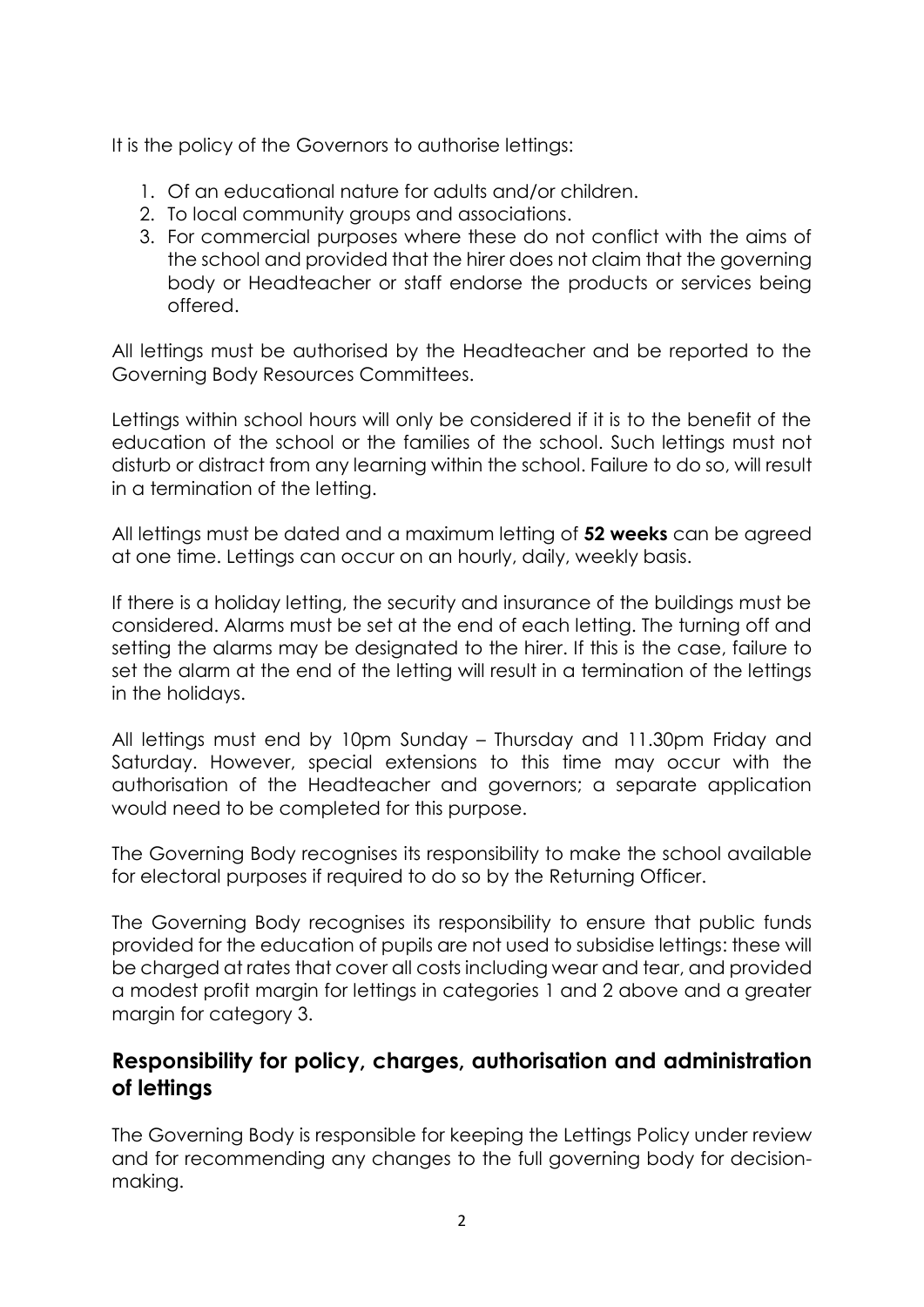The Governing Body has been delegated authority to fix the scale of charges for lettings annual; these will be normally fixed in May for the following financial year and will be reported to the next governing body meeting.

The authorisation of lettings is delegated to the Headteacher (who shall consult The Governing Body in cases of doubt) administration of lettings is delegated to the School Administrator and Site Manager, all of whom shall act within the framework of this policy document as amended from time to time. No lettings will be permitted unless:

- 1. The hirer completes and signs the lettings booking and management agreement.
- 2. The Administrator has received copy of the lettings booking and management agreement endorsed to show that the hirer has accepted the conditions of the letting, has paid the required deposit and lettings charges.

# **Lettings Administration**

- 1. Hirers will be directed to make their initial enquiries to the administrator who will provide details of lettings charges and conditions. The hirer will be notified whether the premises are available on the required date or not and, if appropriate will give the hirer and application form which is to be returned to the relevant office.
- 2. The hirer will return the application form to the administrator.
- 3. The above will check:
	- a) That the letting is of a type that can be authorised.
	- b) With the school diary that the premises are available.
	- c) With the Headteacher that the letting can be staffed.
	- d) Whether a deposit is required.

Subject to these checks, the Administrator will issue an invoice or notice of refusal.

- 4. The hirer will return a signed copy of the lettings booking and management agreement accepting the conditions of the letting and enclosing the deposit, if required. The School Business Manager will endorse the signed copy of the lettings booking and management agreement returned by the hirer, initialling it to show that she has received it.
- 5. The hirer is required to obtain any necessary permit from the Local Authority, for example, a public entertainment licence or alcohol licence and to provide a copy of the permit returned by the hirer to show that any necessary permits have been obtained.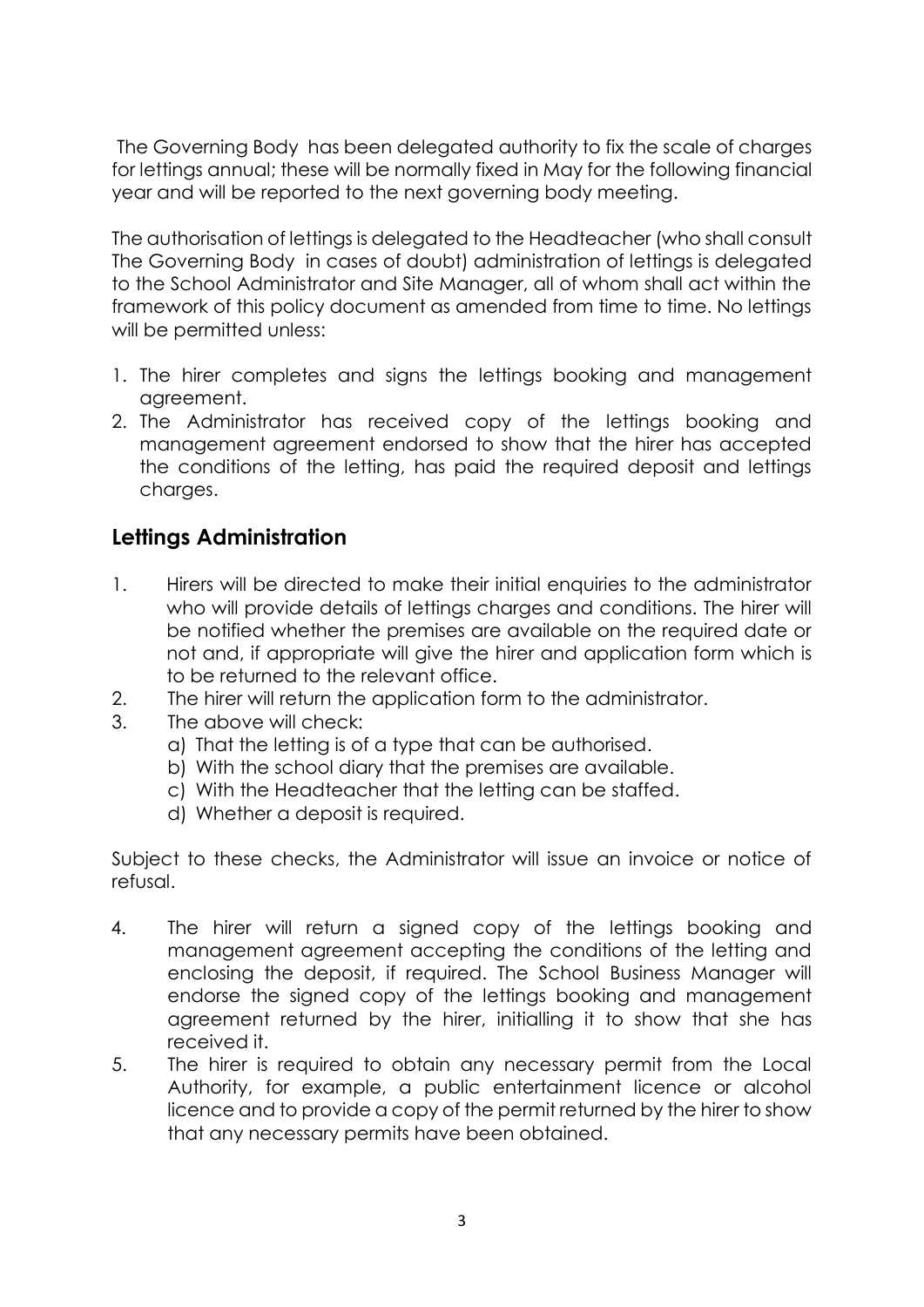- 6. The hirer is required to pay the full lettings charge, by BACS or DD at least fourteen days before the date of the letting. The administrator will endorse the signed copy of the permit returned by the hirer to show that payment has been made.
- 7. The School Business Manager will provide the administrator with a copy of the permit signed by the hirer to show that payment has been made.
- 8. Notice of cancellation shall be given by the hirer at least three days before the hiring date, failing which the full lettings charge is payable. A returnable deposit may be requested at the discretion of the Headteacher.
- 9. The Administrator will permit the letting to take place only if he has received the above permit endorsed by the School Business Manager.
- 10. The Site Manager will report to the School Business Manager whether any additional costs have been incurred because of extra cleaning, overrun of the lettings period, damage or other reasons. The School Business Manager will decide whether the deposit should be returned and, if so, shall report her decision and reasons to the Headteacher and subsequently to the hirer. The Headteacher shall discuss serious damage with the hirer and shall report it to the police and the insurers.
- 11. If the school has to cancel a letting for any reason, the School Business Manager shall give as much notice as possible but shall not be liable for any consequential loss on the part of the hirer.
- 12. Private Property: No responsibility can be accepted by the Governors for loss of, or damage to, any property, which may be brought onto the premises as a result of letting.
- 13. The hirer shall not permit any interference with the gas system, pipes, electric wiring, light switches, or other installations of the school without the previous consent of the Governors in writing.
- 14. No nails, screws, adhesive or adhesive tape shall be fixed to the floor, walls, ceilings or any part of the building nor shall any platform or other erection, or any decoration be put up without the previous consent of the Governors in writing.
- 15. All electrical equipment used must be PAT tested.
- 16. The premises and rooms must be tidied and organised back to the same state after each letting.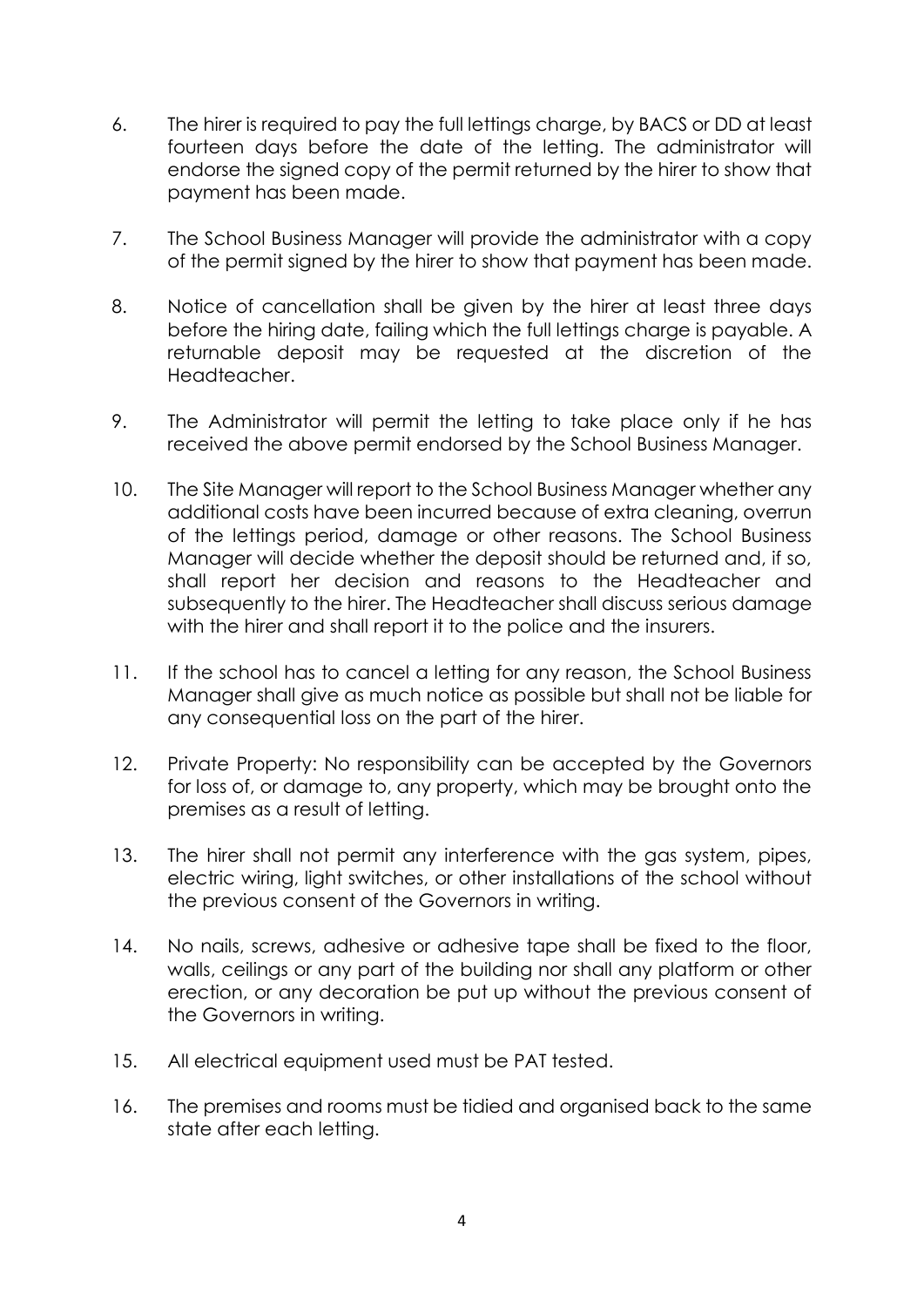17. Damage to resources or parts of the building must be reported to the Headteacher and all damages must be paid for by the hirer.

# **School Responsibilities**

For the duration of the letting period schools will be responsible for ensuring:

- All hirers must have £5M public liability insurance.
- Adequate means of escape in the event of an emergency and availability of equipment should an emergency arise (fire extinguishers, first aid kit, availability of a phone -or need to clarify that hirers will provide mobile).
- Ensure emergency evacuation procedure is known by hirer.
- Safe equipment and premises.
- Adequate heating, lighting and welfare facilities.
- Contact number available to deal with defects / problems.
- Arrangements in place to ensure security of premises at the end of the letting period.
- Facilities used in a responsible manner which does not compromise the safety of users or the premises or equipment.
- Emergency exits, fire extinguishers and alarm points are not obstructed.

#### **DESIGNATED SITE MANAGER RESPONSIBILITIES**

There are 2 different types of lettings that require the Site Manager to oversee.

- Lettings (A) where a regular, organised group with relevant paperwork.
- $\bullet$  Lettings (B) where members of the public are on site

Letting A will only need opening and locking up by a key holder.

It is the policy of the Governing Body that Lettings B will be supervised by the Site Manager, or if they is not available, a substitute authorised by the Headteacher. The Headteacher may authorise the hirer to stay on site if this is deemed suitable. A contact number regarding emergencies will be given. The designated staff member is required to remain at the school for the full duration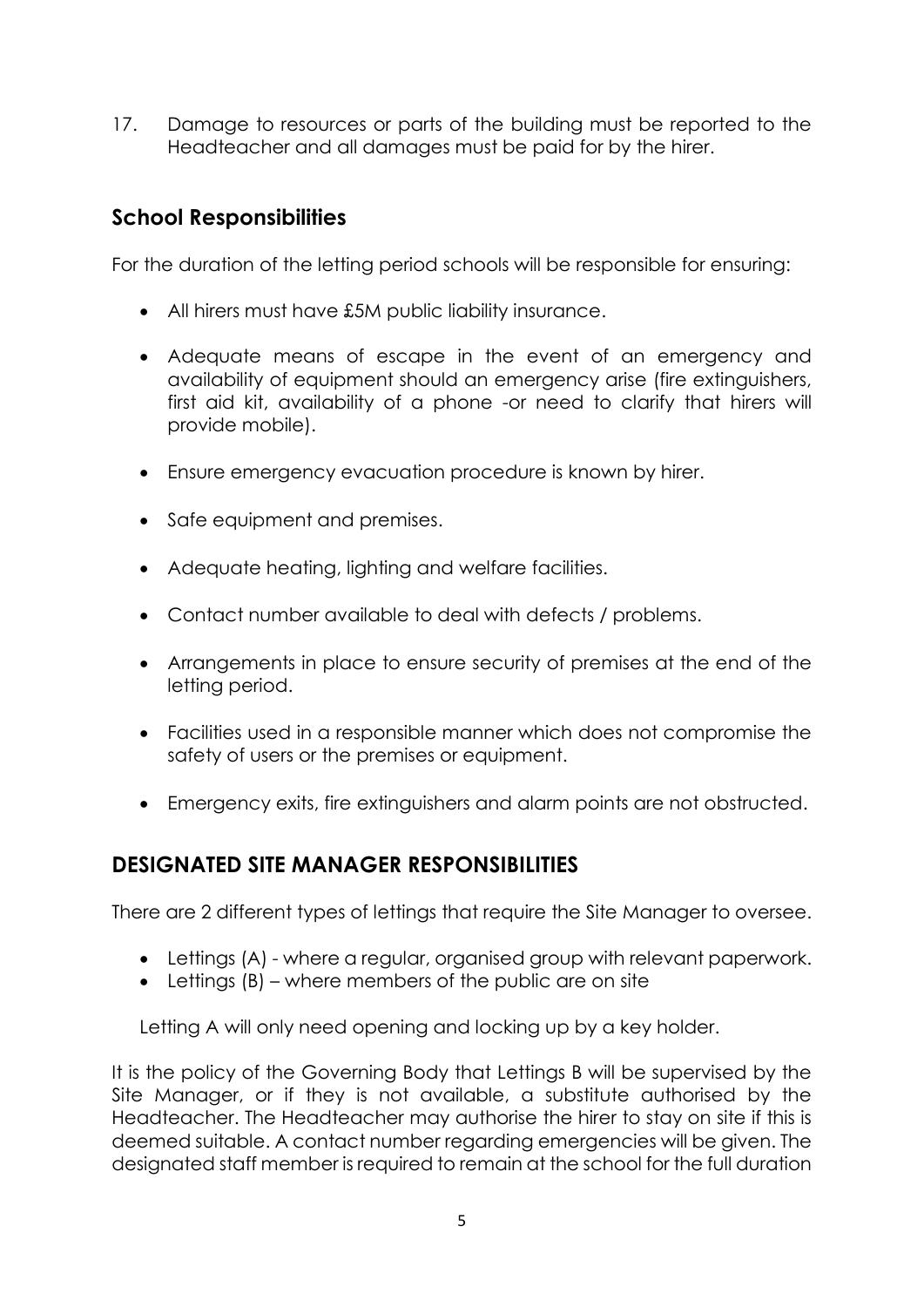of the letting. If they have to leave the premises because of an emergency, they must in the first instance attempt to obtain cover. If cover is unavailable they must close the school. The hirer will then be reimbursed with the cost of the letting.

## **Hirer Responsibilities**

Hirer to ensure:

- Adeauate supervision.
- No school equipment other than that specified is used.
- Familiarity with emergency procedures / equipment i.e. fire extinguishers, alarms, telephone, and first aid etc.
- Nails, tacks, screws etc. are not to be driven into walls, floors, ceilings, furniture or fittings.
- Park in designated areas, leaving access for emergency vehicles etc.
- Facilities used in responsible manner which does not compromise safety of users of premises or equipment.

# **Key Holders**

The school will maintain a list of key holders and will ensure that the Site Agent is aware of that list. The Governors and Headteacher authorises the key holders. An arrangement regarding the alarm system may be authorised (separate alarm codes).

## **Health & Safety**

The hirer must contact the school to read the Fire Procedures and risk assessments and the Health & Safety Policy in place for the premises.

#### **Preparation**

The Site Agent will prepare the accommodation for the letting by:

- 1. Opening and zoning the premises according to the requirements.
- 2. Providing adequate heating and lighting.
- 3. Making available any furniture and equipment booked by the hirer.

It will be for the hirer to set out furniture as required and put back as first found.

## **Start of Letting**

The Site Manager must point out the position of fire alarms and fire exits and must make available cleaning equipment in order that the hirer can leave the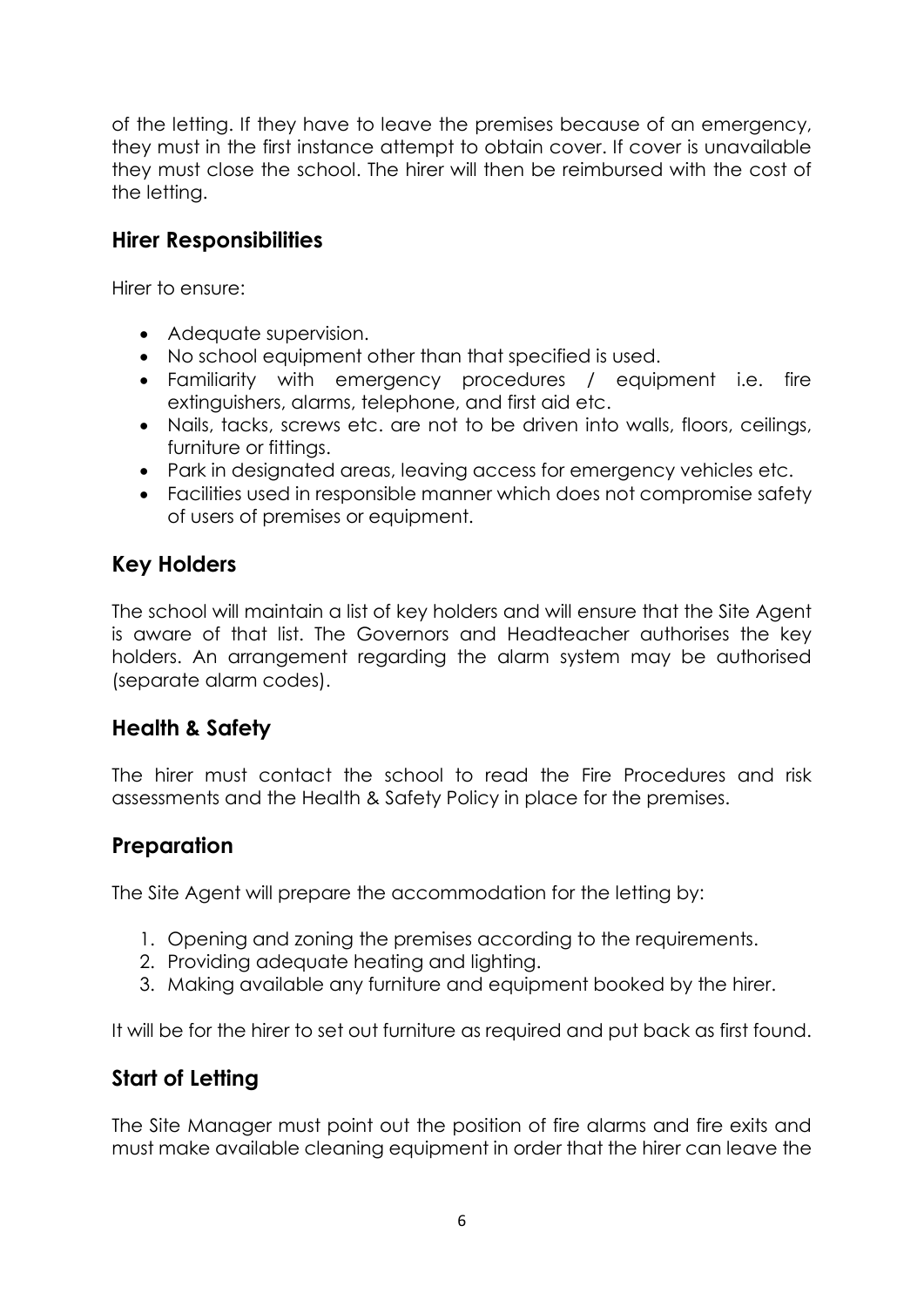premises reasonably clean and tidy. The Site Manager must also point out where he can be found in case of problems, enquiries or emergencies.

# **Hiring Charges**

Rooms are charged for community use to the nearest half hour. The rates below are for an hours hire:

| <b>Scale of Charges per Hour</b>         | Hall   | Classroom |
|------------------------------------------|--------|-----------|
| During the day – summer or winter        | £17.00 | £11,00    |
| Out of normal hours in summer (1.4-31.8) | £23.00 | £17.00    |
| Out of normal hours in winter (1.9-31.3) | £29.00 | £23.00    |

All hiring fees include use of cloakroom facilities for both adults and children.

| <b>Other Charges</b>                     | Playground for sport |
|------------------------------------------|----------------------|
| Out of normal hours in summer (1.4-31.8) | £11.00               |
| Out of normal hours in winter (1.9-31.3) | £11.00               |

 The football pitch may be hired and the hirer will be charged a fixed. Hirers will be advised that all other outdoor areas, facilities and equipment are outof-bounds and are not to be accessed or used. "Normal Hours" is defined as 7am to 6pm on school days

## **Other information regarding lettings:**

- 1. A concessionary rate may be applied when a service benefits the school. This decision is at the discretion of the Headteacher.
- 2. An additional charge may be levied should a let overrun. A cleaning charge may also be applied.
- 3. A late booking charge and cancellation charge may also be levied.

#### **1. Termination**

1.1 If the Governors are required by prior arrangement or by law to provide accommodation for any person or purpose, the right is reserved to cancel at any time any conflicting arrangement for the hiring of any or all of the accommodation or services, even if the hiring has previously been confirmed by the Governors.